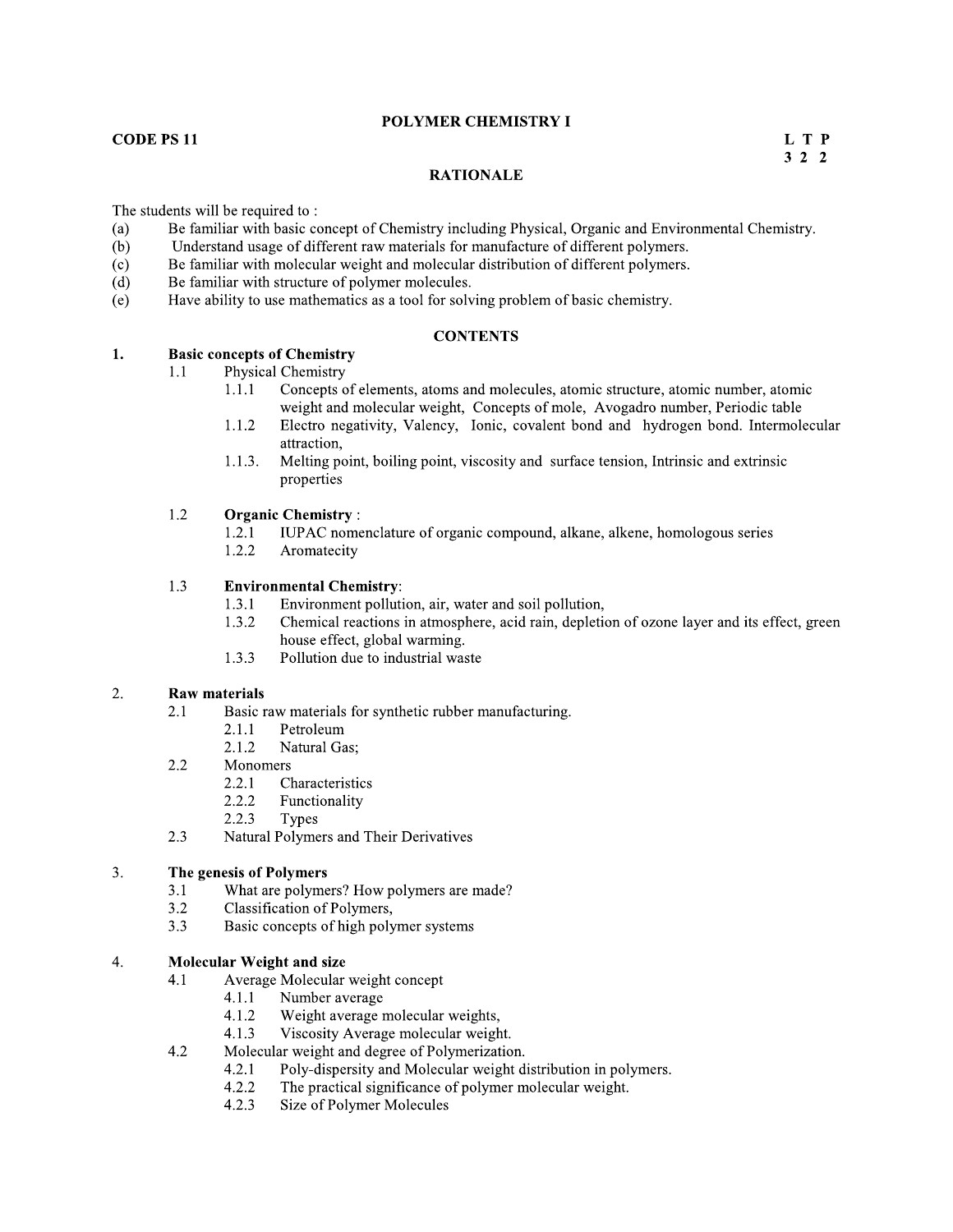#### 5. **Chemical and Geometrical Structure of Polymer Molecules:**

- 5.1 Polymer Microstructure concept
	- $5.1.1$ Microstructures based on chemical structure,
	- $5.1.2$ Microstructures based on geometrical structure

### **PRACTICALS**

- 1. Determination of melting point of powder material
- 2. Determination of boiling point of liquid material
- Determination of viscosity of liquid material by viscometer 3.
- Measurement of surface tension of liquid material.  $4.$
- Element detection of organic compounds 5.
	- 5.1 Nitrogen
	- 5.2 Sulphur
	- 5.3 Halogen
- Determination of functional group in organic compounds. 6.
	- 6.1 Acid
	- 6.2 Alcohol
	- 6.3 Nitro Groups
	- 6.4 Hydro carbon
- Determination of softening point of polymeric material. 7.
- Determination of pH of a solution 8.
- Acid base titration 9.
- 10. Redox titration

### **Reference Books:**

- **Textbook of Polymer Science**  $1.$
- Polymer Science and Technology of Plastics and Rubber  $2.$
- $3.$ Polymer Science:
- Introduction of Polymer Sc. & Rubber Technology,  $4.$
- 5. Qualitative Inorganic Analysis

Fred W. Billmeyer, Jr. Prof. P. Ghosh V.R. Gowarikar, N.V. Viswanathan & J. Sridhar Vol I, Ed. By Dr. R. Mukhopadhyay A.I.Vogel

> L T P  $3 \quad 2 \quad 2$

### \* \* \* \* \*

### **POLYMER PHYSICS**

**CODE PS 12** 

### **RATIONAL**

The students will be required to:

- Be familiar with basic concept of Physics  $(a)$
- Have understanding of basic principles involving Rubber like behavior.  $(b)$
- Have basic concept of visco-elastic and fundamental of rheology.  $(c)$
- $(d)$ Be aware of behavior of Rubber under stress including load-deflection fundamentals
- Have ability to use mathematics as a tool for solving problem of basic physics.  $(e)$

### **CONTENTS**

#### **Overview of basic concepts of Physics:** 1.

- Units of measurement, SI units and derived units  $1.1.$
- 1.2 Length, Mass and time measurement,
- Scalar and vector quantities. 1.3
- 1.4 Work, power and energy: kinetic and potential energy, surface energy and surface tension,
- 1st law of thermodynamics, Heat, work, internal energy, 1.5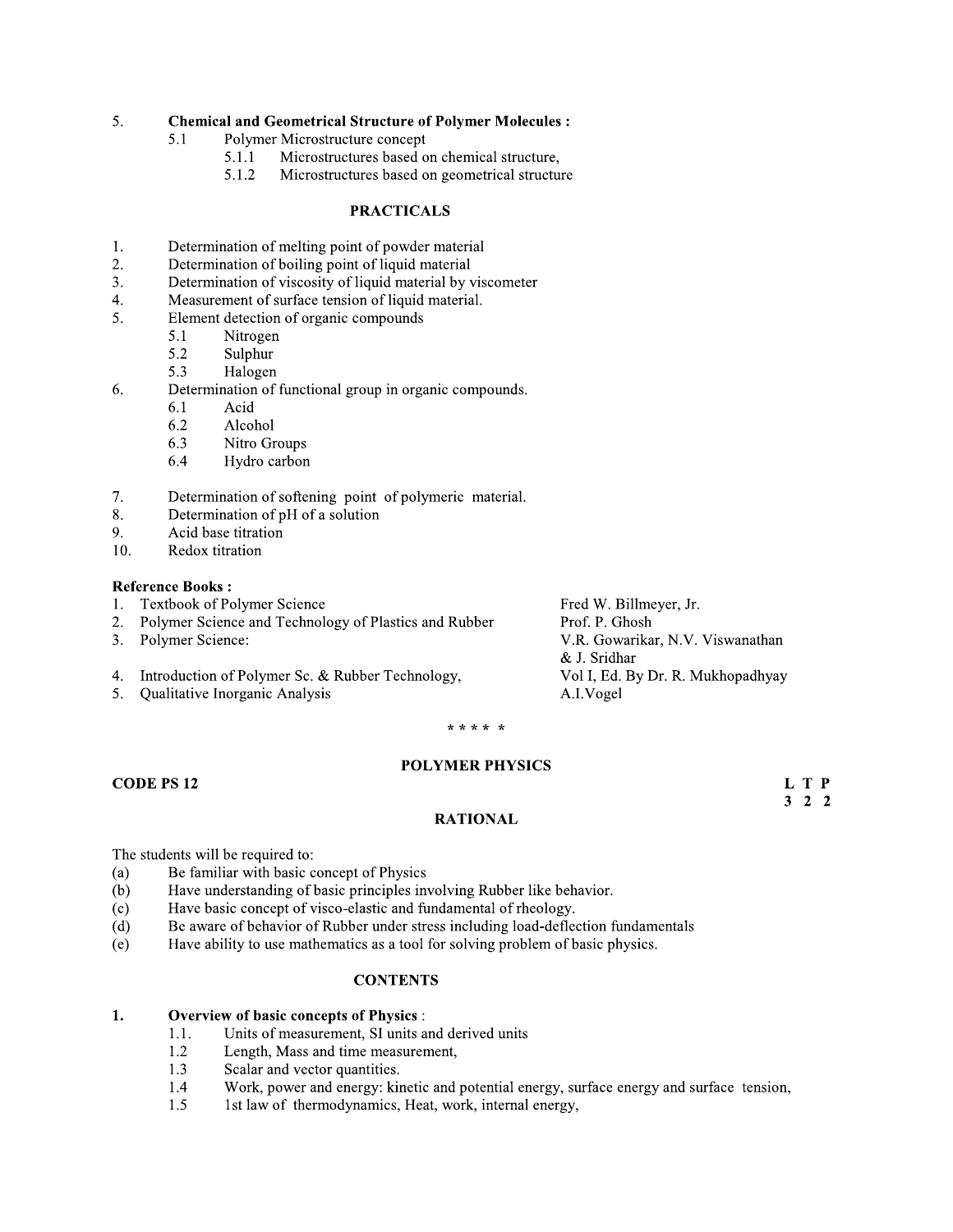- 1.6 2nd law of thermodynamics, Enthalpy, Entropy and Free Energy,
- 1.7 Electric potential, Potential difference, Conductors, semi conductors and insulators,
- 1.8 Ohm's law. Electric resistance. Resistivity.
- 1.9 Permittivity, Power factor

#### $2.$ Basic Principles Involved on the Orgin of Rbber Lke Bhaviour and Rbber Elasticity :

- $2.1$  $Stress - strain relationship,$
- 2.2 Hooke's law,
- $2.3$ Young's modulus,
- Bulk modulus shear modulus, 2.4
- 2.5 Rigidity

#### 3. **Concept of Viscoelasticity and Fundamentals of Rheology:**

- Ideal elastic response, pure viscose flow,  $3.1.$
- Factors affecting flow behaviour  $3.2$
- $3.3$ Effect of temperature  $\&$  shear rate; application of the concept of visco-elasticity in rubber processing such as calendar nip swell & extension die swell.

#### $\boldsymbol{4}$ . **Behaviour of Rubber under Stress:**

- $4.1$ In tension, compression, shear and torsion,
- $4.2$ Concept of Shape Factor and its significance.

#### 5. Load-deflection Fundamentals of the Design Principles Involved in Products Like :

- **Bridge Bearings** 5.1
- Suspension units. 5.2
- 5.3 Stress relaxation and Creep & their significance.

#### 6. **Glass Transition Temperature:**

- Glass transition temperature, glassy solids and glass transition? 6.1
- 6.2 Factors influencing glass transition temperature.
- 6.3 Glass transition temperature and molecular weight.
- 6.4 Glass transition temperature and plasticizers
- Glass transition temperature of copolymers. 6.5
- 6.6 Glass transition temperature and melting point.
- 6.7 Importance of glass transition temperature.
- Heat distortion temperature. 6.8

#### 7. **Crystallinity in Polymers:**

- $7.1$ Crystalline solids and their behavior towards X-rays.
- $7.2$ Degree of crystallinity,
- $7.3$ Crystallisability.
- Polymer crystallization, 7.4
- $7.5$ Crystallites

- 1. Verification of the ohms law.
- Verification of Series and parallel connection of wire. 2.
- $\overline{3}$ . Determination of refractive index.
- $\mathcal{L}_{\cdot}$ Determination of velocity of sounds.
- Determination of density of solid material. 5.
- Determination of density of liquid material. 6.
- Verification of hooks law. 7.
- Determination of strain train of elastomeric material. 8.
- 9. Determination of resistivity of polymeric materials.
- 10. Determination of static and dynamic resistance of P-N diode.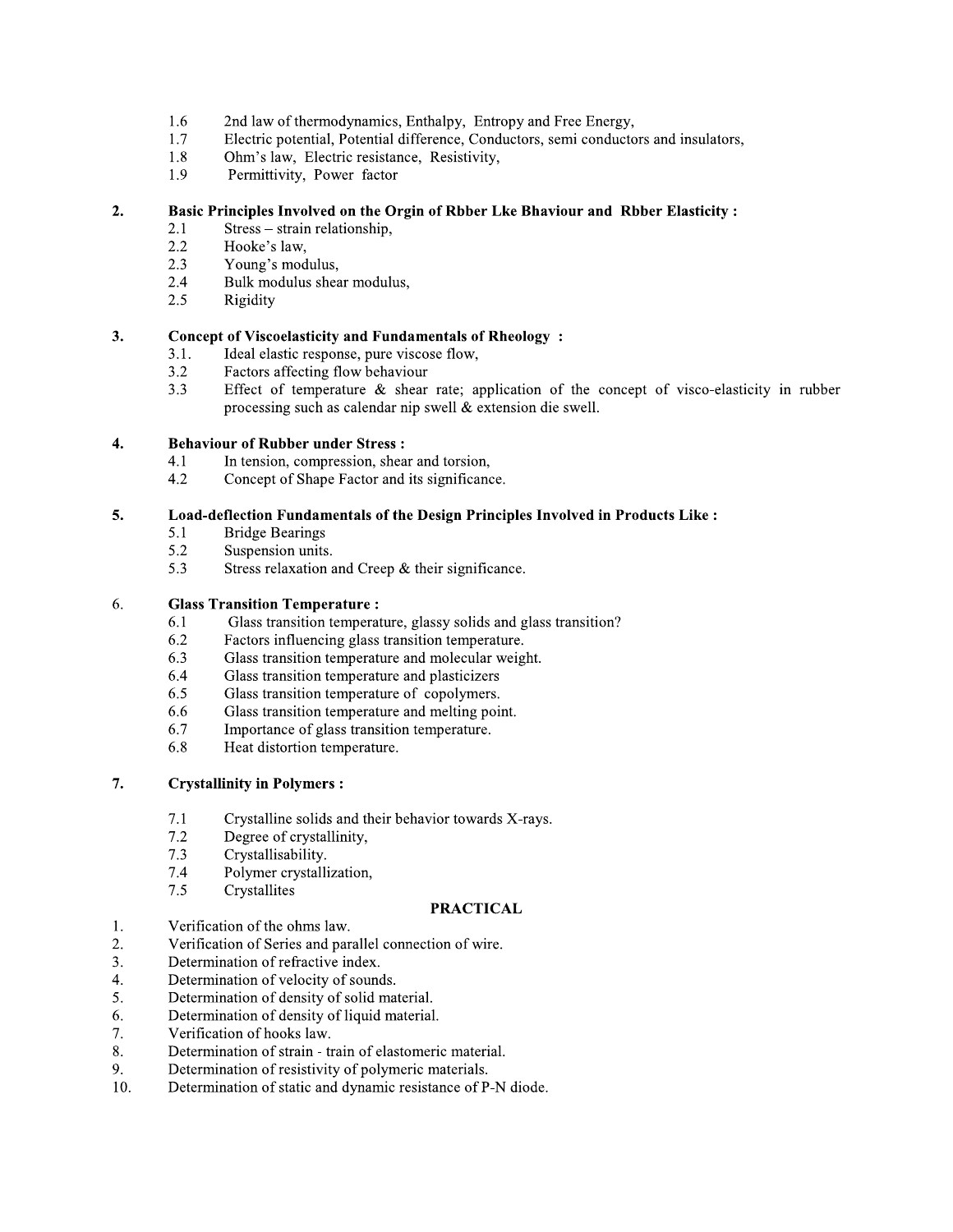- $1.$ Textbook of Polymer Science
- $2.$ Polymer Science and Technology of Plastics and Rubber
- $3.$ Polymer Science: V.R. Gowarikar
- Introduction of Polymer Sc. & Rubber Technology, 4.

### \* \* \* \* \*

Fred W. Billmeyer, Jr.

N.V. Viswanathan and J. Sridhar

Vol I, Ed. By Dr. R. Mukhopadhyay

Prof. P. Ghosh

### **RUBBER MATERIAL-1**

### **CODE PS 13**

L T P  $3 \quad 2 \quad 2$ 

### **RATIONAL**

The students will be required to:

(a) Acquire knowledge of various rubber types and grades and their characteristics.

(b) Be familiar with Natural Rubber, Synthetic Rubber, Polymer blends, Thermoplastic rubber, Reclaim rubber, Crumb and Devulcanized Rubber etc.

### **CONTENTS**

#### 1. Latex:

- $1.1$ NR latex types and grades;
- 1.2 Preservation,
- Concentration, 1.3
- Stability, 1.4
- 1.5 Gellation,
- 1.6 Coacervation,

#### $2.$ **Natural Rubber:**

- $2.1$ Source
- 2.2 Production systems for sheet and block rubber
- 2.3 Gradation system
- 2.4 Processing characteristics & Curing systems.

#### 3. **Synthetic Rubbers:**

- $3.1$ **SBR**
- $3.2$ PBR
- $3.3$ **NBR**
- $3.4$  $CR$
- $3.5$ **IIR**
- 3.6 **XIIR**
- 3.7 **EPDM**
- 3.8 Comparative properties and applications including high performance application of following synthetic rubbers
	- 3.8.1 **FKM**
	- 3.8.2 **ACM**
	- 3.8.3 **ECO**
	- 3.8.4 **CSPE**
	- 3.8.5 Silicone
	- 3.8.6 Polysulphide

#### **Polymer Blends:** 4.

- Importance  $4.1$
- 4.2 Applications
- $4.3$ Concept of miscibility/compatibility;
- Useful blends  $4.4$ 
	- $4.4.1$ Rubber-plastic
	- Rubber-rubber e.g. NBR/PVC blends, NR/SBR, NR/PBR etc. 4.4.2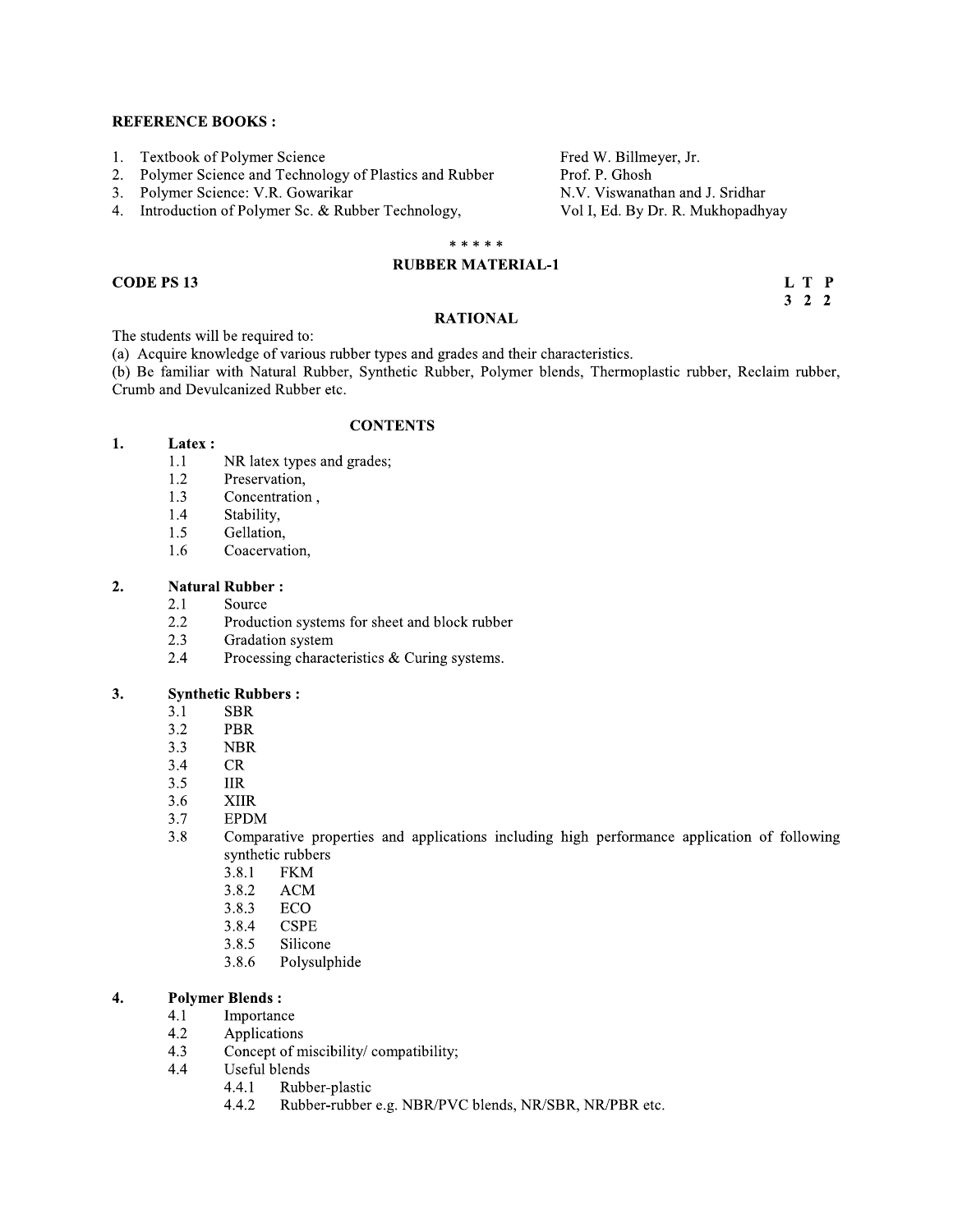#### 5. **Thermoplastic Rubber (TPR) and Thermoplastic Elastomers (TPE):**

- Concept and applications of SBS 5.1
- 5.2 Concept and applications of EVA.

#### Reclaimed, Crumb and Devulcanised Rubbers. 6.

### **PRACTICAL**

- 1. Determination of total solid and dry rubber in natural rubber latex.
- 2. Identification of rubber by quality analysis.
- Determination of volatiles content in rubbers. 3.
- $4.$ Determination of ash content in rubber.
- 5. Determination of rubber content in
	- 5.1 Reclaimed rubber,
	- 5.2 Crumb rubber
	- 5.3 Devulcanised rubber
- Determination of sieve residue of powdery material. 6.
	- 6.1 Dry
	- 6.2 Wet
- 7. Identification of rubber, plastic and fiber.
- 8. Determination of particles size distribution (40 mesh to 100 mesh)
- 9. Determination of structure of carbon black by adsorption.
- 10. Determination of acidities/ alkalinities.

### **REFERENCE BOOKS:**

- Rubber Technology and Manufacturing  $1<sup>1</sup>$
- Rubber Technology Handbook  $2.$
- Introduction of Polymer Sc. & Rubber Technology  $3.$
- Rubber Engineering, Ed.  $4.$
- $5.$ Rubber Technology, Ed.
- **BIS Standard for Rubber Testing** 6.

C.M. Blow Werner Hoffmann Vol I, Ed. By Dr. R. Mukhopadhyay K.S. Logonathan Maurice Morton

### \* \* \* \* \*

### **RUBBER TESTING**

### **CODE PS 14**

L T P  $3 \quad 2 \quad 2$ 

### **RATIONAL**

The students will be required to:

- Have knowledge of philosophy of testing of Rubber and /Rubber like material.  $(a)$
- Have basic concept of Specification and Standardisation.  $(b)$
- Be familiar with different test methods used in rubber Industry.  $(c)$
- $(d)$ Have ability to use mathematics as a tool for solving problem related with rubber testing..

### **CONTENTS**

#### 1. **Philosophy of testing:**

- Standard test methods; 1.1
- 1.2 Limitation of test data,
- $1.3$ Precision, accuracy and validity of test methods.
- 1.4 Quality Assurance a elements of statistical quality control - mean, average, medium, variance, standard deviation.

#### 2. Specification and standardization.

- Awareness about BIS and ISO standards on rubber, 2.1
- Rubber chemicals and rubber based products.  $2.2$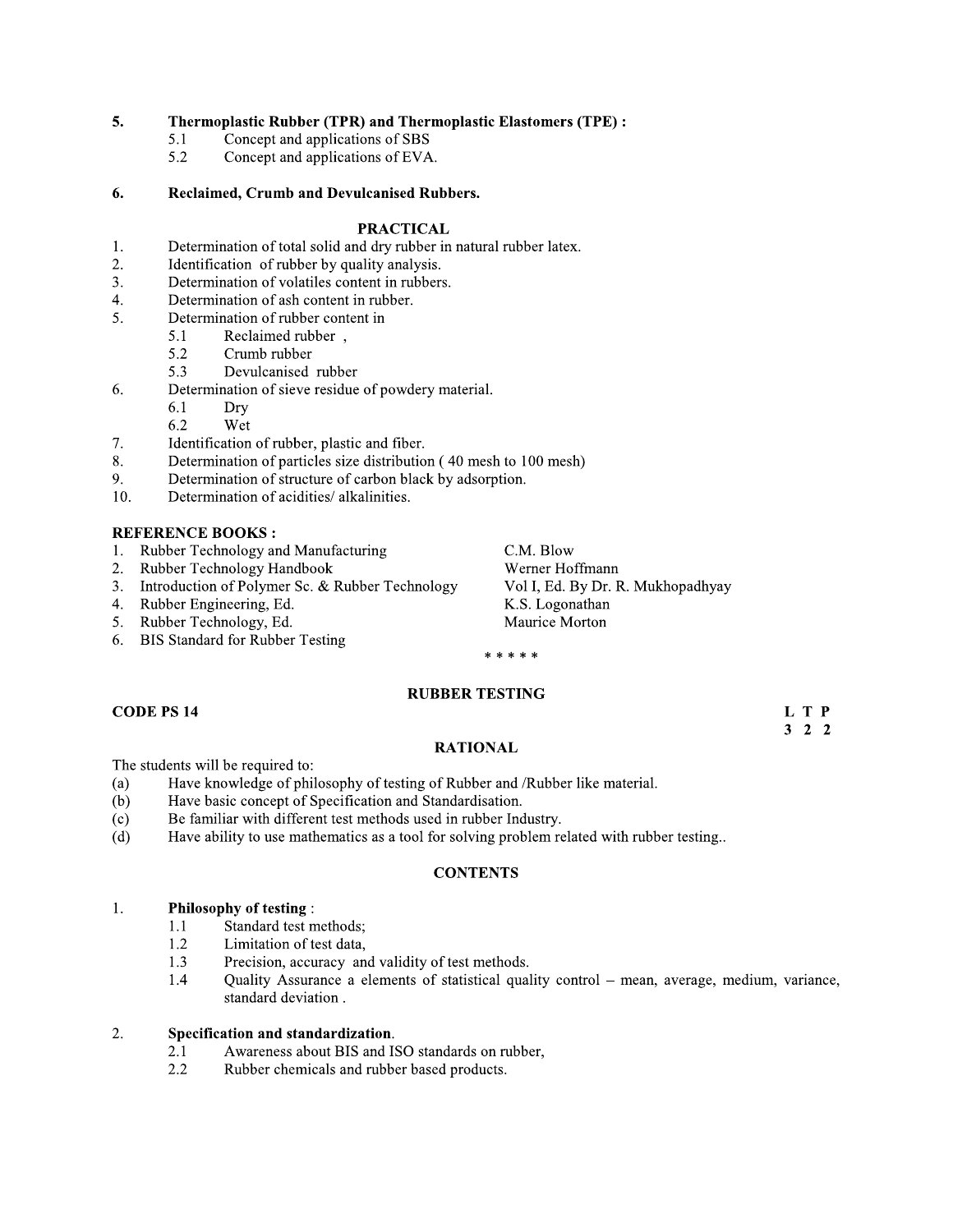- 3. Testing methods and their significance with respect to product performance, Stress/Strain properties: Tensile strength, Elongation, Modulus, Hardness, Compression set under constant stress/strain – original and after accelerated ageing conditions.
	- $3.1$ Effect of environment and ageing of rubbers; swelling tests, oxidative and thermal ageing, ozone cracking tests.
	- $3.2$ Electrical properties of rubber; determination of resistivity and dielectric strength.
	- Thermal Properties; Thermal Conductivity, Heat Diffusivity their importance and measurement.  $3.3$
	- Time dependent properties; determination of Creep and Stress relaxation; determination of  $3.4$ rebound resilience, effect of temperature on resilience, determination of heat build-up by Goodrich flexometer, effect of temperature frequency and amplitude of vibration on dynamic properties; forced and free vibration machines, determination of loss modulus.
- $\boldsymbol{4}$ . **Destructive Tests** -- Tensile and Abrasion resistance tests; crack initiation and crack growth by the De Mattia method and Ross Flexing machine, flexural fatigue failure in rubber fabric composite.
- 5. **Adhesion/Bond testing:** Peel test, Pull test and Shear test - their significance and limitations.
- 6. Thermal Properties; Thermal Conductivity, Heat Diffusivity – their importance and measurement.

### **PRACTICAL**

- Determination of Mooney viscosity and moony scorch of rubber compound.  $1.$
- Determination of Rheometric properties by Rheometer. 2.
- Determination of hardness of rubber vulcanizate. 3.
- Determination of stress strain property of rubber vulcanizate.  $\overline{4}$ .
- Determination of ageing property of rubber vulcanizate 5.
- Determination of stress strain property of organic and inorganic tyre cord. 6.
- Determination of textile to rubber adhesion (H-Adhesion) 7.
- Determination of metal to rubber adhesion (T- Pull Adhesion) 8.
- 9. Determination of permanent set of rubber vulcanizater
- 10. Determination of compression set of rubber vulcanizate.

### **REFERENCE BOOKS:**

- Rubber Technology and Manufacturing  $1.$
- Vanderbilt's Rubber Technology  $2.$
- 3. Introduction of Polymer Sc. & Rubber Technology,
- 4. Rubber Engineering, Ed.
- 5. Physical Testing of Rubber, Ed.

C.M. Blow Handbook Vol I, Ed. By Dr. R. Mukhopadhyay K.S. Logonathan R.P. Brown

### \* \* \* \* \*

### **RUBBER ENGINEERING**

### **CODE PS15**

L T P  $3 \t2$  -

### **RATIONAL**

The students will be required to:

- $(a)$ Basic concept of elements of Mechanical energy, properties of steam etc.
- $(b)$ Be familiar with different air compressors, pumps etc.
- Be familiar with transmission, motion of power etc.  $(c)$
- Be familiar with different aspects of safety in rubber industry.  $(d)$
- Have basic concept of Hydraulic, Heating systems and instrument used in rubber Industry.  $(e)$
- Have basic concept of different types of maintenance including lubrication.  $(f)$
- Have ability to use mathematics as a tool for solving problem of basic rubber engineering.  $(g)$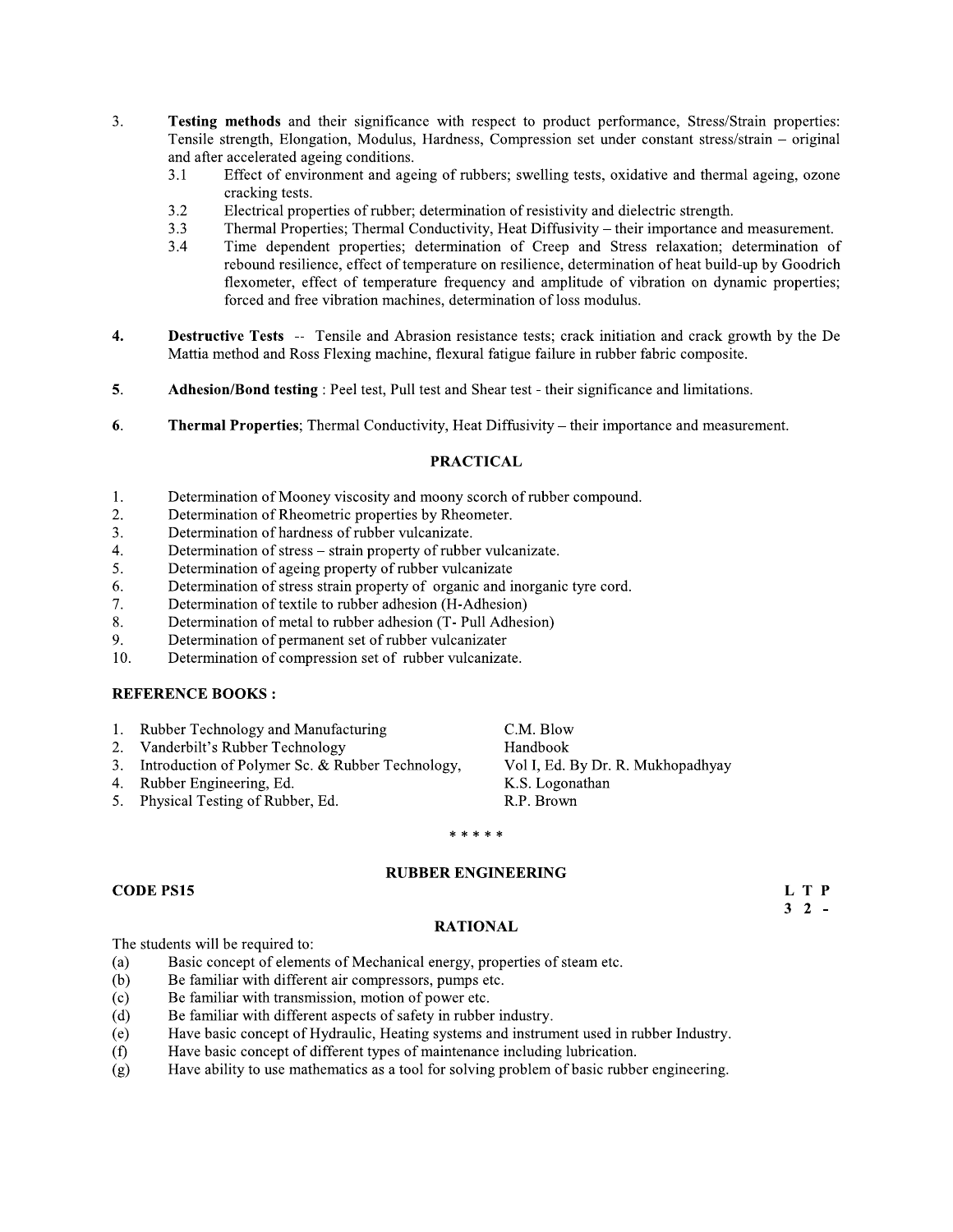### **CONTENT**

#### 1. **Basic concept of Engineering**

- $1.1$ Elements of mechanical energy: Force, mass, volume, temperature, pressure, work, power, energy, P-V diagram, heat, interchanges of heat, internal energy, enthalpy, efficiency.
- Properties of steam: Enthalpy, enthalpy of water, specific volume of steam, steam tubes, 1.2 Throttling, Entropy, steam boilers,
- 1.3 Air compressors
- 1.4 Pumps: Reciprocating pumps, centrifugal pumps, rotary pumps
- Transmission of motion and power : Power transmission elements, belt drive, chain drive, Pulley, 1.5 rope drive, friction drive, gear drive and different types of gears
- Press and presswork: Hand press, power press, grinding operations, micro-finishing 1.6

#### $2.$ **Power Transmission:**

- Principles and operational requirement of  $2.1$ 
	- $2.1.1$ Flat Belt
	- $2.1.2$ V-Belt
	- $2.1.3$ **Toothed Belt**
	- 2.1.4 Chain Drive
	- 2.1.5 **Gear Drives**
- 2.2 Main types of gears -
	- Spur 2.2.1
	- 2.2.2 Helical
	- $2.2.3$ Worm.
- 2.3 Comparison of the different forms of power transmission in terms of efficiency and application.
- Safety requirement of drive systems. 2.4
- Selection of drive systems for 2.5
	- $2.5.1$ Roll mill
		- 2.5.2 Extruder
		- 2.5.3 Moulding press
		- 2.5.4 Internal mixer
		- $2.5.5$ Calender
- 2.5.6 Haul-off system.

#### $3.$ **Hydraulics:**

- Major features of following pumps  $3.1$ 
	- $3.1.1$ Positive
	- Non-positive pumps 3.1.2
	- Fixed and variable displacement pumps  $3.1.3$
	- Gear, Vane and piston pumps 3.1.4
- Advantage and performance of  $3.2$ 
	- $3.2.1$ Centrifugal
	- $3.2.2$ Reciprocating pumps
- Hydraulic accumulator.  $3.3$
- $3.4$ Pressure control valves including simple relief valves
- $3.5$ Pressure reducing valves
- Unloading valves 3.6
- 3.7 Flow control valves
- 3.8 Directional valves

3.9 Hydraulic circuit for up-stroking compression moulding presses and for a simple screw-ram injection moulding machine with description of functions of components.

#### $\overline{4}$ . **Heating Systems in Rubber Industry:**

- Steam boiler and their basic types  $4.1$
- $4.2$ Dryness factor of steam
- Steam line and steam traps Functions and basic types and suitability 4.3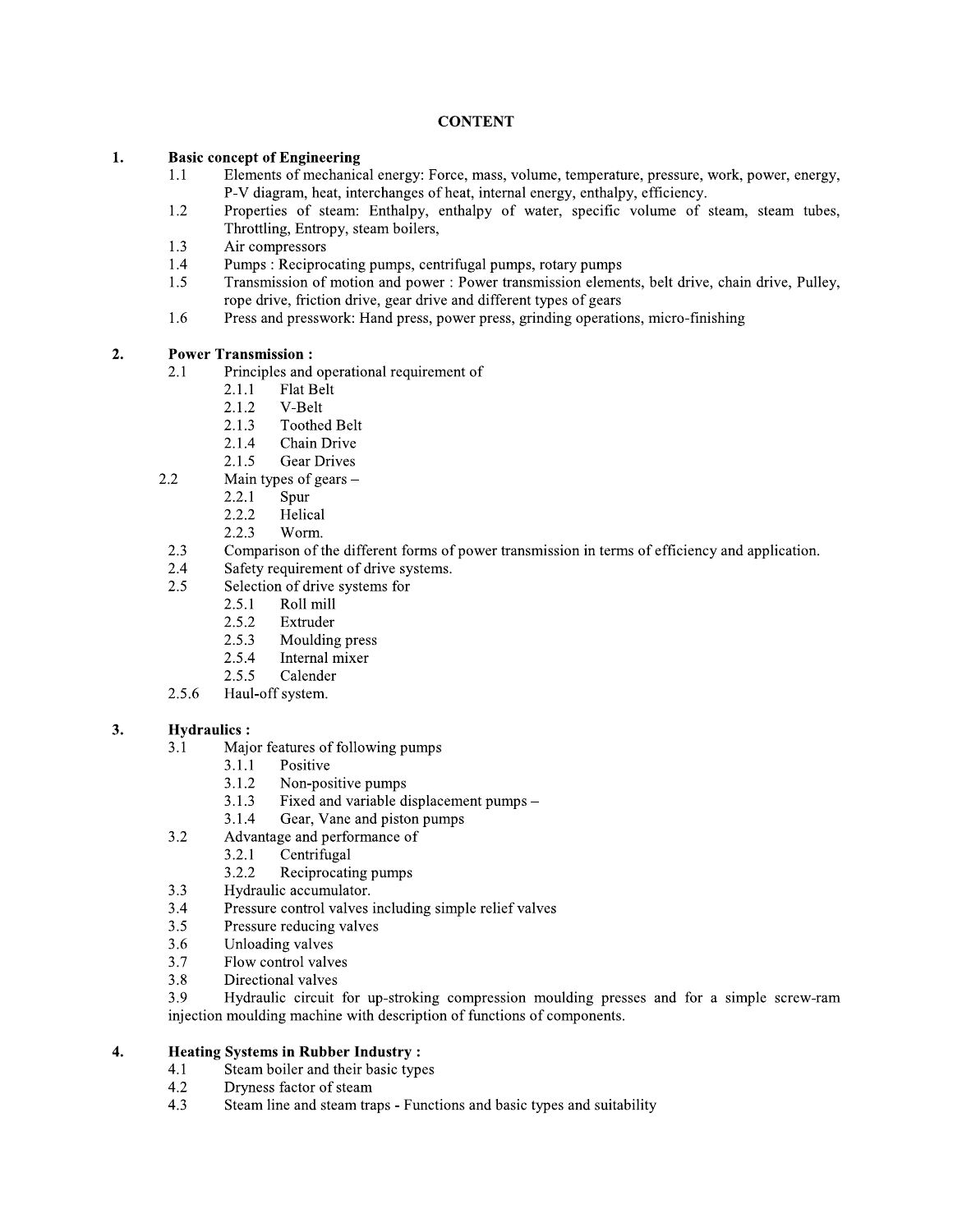- $4,4$ Thermic fluid heaters
- $4.5$ Thermic fluid line
- 4.6 Hot air generators and their applications
- 4.7 Infrared heating
- 4.8 Microwave heating and
- 4.9 Applications and suitability of above.

#### 5. Instruments used for measuring of temperature and pressure

- $5.1$ Thermometers
- 5.2 Pyrometers
- 5.3 PD & PID Controller
- 5.4 Pressure gauges
- 5.5 Transducers with reference to their application in rubber processing machineries.

#### 6. Safety:

- Occupational Health and Safety in rubber industry. 6.1
- 6.2 Importance of safety
- 6.3 Analysis of accidents
- 6.4 General safety devices used machines
- 6.5 General safety rules in material handling and working in machine
- 6.6 Knowledge of First Aid
- 6.7 Artificial respiration
- 6.8 Fire hazards in rubber industry.
- 6.9 Operation of fire fighting equipment.

#### **Maintenance:** 7.

- Objective of maintenance  $7.1$
- $7.2$ Types of maintenance
- Preventive maintenance  $7.3$
- 7.4 Predictive maintenance
- $7.5$ Breakdown maintenance
- 7.6 Condition based maintenance
- $7.7$ Total productive maintenance (TPM)

#### 8. **Lubrication:**

- Objectives of lubrication 8.1
- 8.2 Different methods of lubrications
- 8.3 Properties
- Types of lubricants 8.4

#### 9. **AC and DC Motor:**

- 9.1 Basics and their comparison
- 9.2 Variable frequency drive (VFD)

### **REFERENCE BOOKS:**

- $1.$ Rubber Technology and Manufacturing
- $2.$ Rubber Technology Handbook
- $3.$ Introduction of Polymer Sc. & Rubber Technology
- 4. Rubber Engineering, Ed.
- 5. Rubber Technology, Ed.
- 6. Rubber Processing: An Introduction

C.M. Blow Werner Hoffmann Vol I, Ed. By Dr. R. Mukhopadhyay K.S. Logonathan Maurice Morton Peter S. Johnson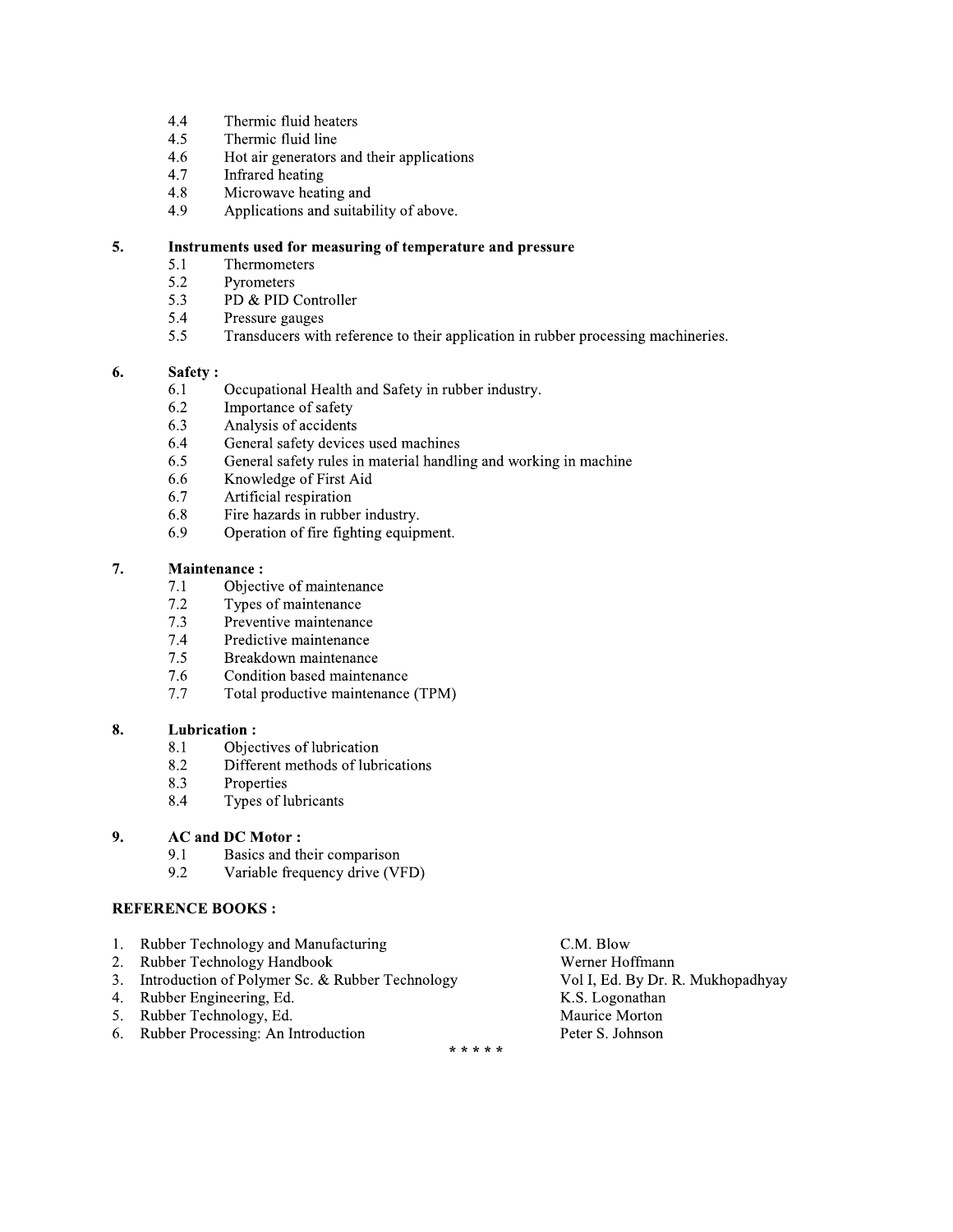## POLYMER CHEMISTRY II

# $\overline{L}$

 $LT P$ <br>3 2 2  $3\ 2\ 2$ 

### **KATIONAL**

- 
- 
- 
- **FOLYMER CHEMISTRY II**<br> **FOLYMER CHEMISTRY II**<br>
The students will be required to:<br>
(a) Be familiar with basic concept of polymerization<br>
(b) Have basic concept on different individual polymers<br>
(c) Be aware of different po
	-

- 
- 
- 
- 

# 2. **Copolymerisation :**<br>2.1 Free radical

- 2.1 Free radical copolymerization,<br>2.2 Ionic copolymerization,
- 2.2 Ionic copolymerization,<br>2.3 Copolycondensation.
- Copolycondensation.

### 3. 3. Basic knowledge of Individual polymers

- 3.1 Polyethylene,<br>3.2 Polypropylene
- 3.2 Polypropylene,<br>3.3 Polystyrene,
- 3.3 Polystyrene,<br>3.4 Polyacryloni
- 3.4 Polyacrylonitrile,<br>3.5 Polymethylmetha
- 3.5 Polymethylmethacrylate,<br>3.6 Polyesters,
- 3.6 Polyesters,<br>3.7 Polycarbon
- 3.7 Polycarbonates,<br>3.8 Polyamides,
- 3.8 Polyamides,<br>3.9 Polyimides,
- 3.9 Polyimides,<br>3.10 Polyurethan
- 3.10 Polyurethanes,<br>3.11 Polyethylene g
- 3.11 Polyethylene glycols<br>3.12 Polyvinyl acetate, po
- 3.12 Polyvinyl acetate, polyvinyl alcohol, polyvinyl chloride,<br>3.13 Polytetrafluoroethylene.
- 3.13 Polytetrafluoroethylene,<br>3.14 Polyisoprene,
- 3.14 Polyisoprene,<br>3.15 Polybutadiene
- 3.15 Polybutadiene,<br>3.16 Polychloropren
- 3.16 Polychloroprene,<br>3.17 Poysulphides,
- 3.17 Poysulphides,<br>3.18 Phenol forma
- Phenol formaldehyde resins, melamine formaldehyde resins, urea formaldehyde resins, epoxy polymers, cellulose and its derivatives.

### $\overline{4}$ . **Polymer Degradation :**<br>4.1 What is polyme

- 4.1 What is polymer degradation?<br>4.2 Types of degradation
- 4.2 Types of degradation<br>4.3 Thermal degradation
- 4.3 Thermal degradation<br>4.4 Mechanical degradati
- 4.4 Mechanical degradation<br>4.5 Oxiditive degradation
- Oxiditive degradation

- $1.$
- F1. What is polymer degradation?<br>F1. What is polymer degradation<br>4.2 Types of degradation<br>4.5 Oxiditive degradation<br>4.5 Oxiditive degradation<br>**PRACTICAL**<br>1. Determination of water soluble components in accelerator, starch
	-
	-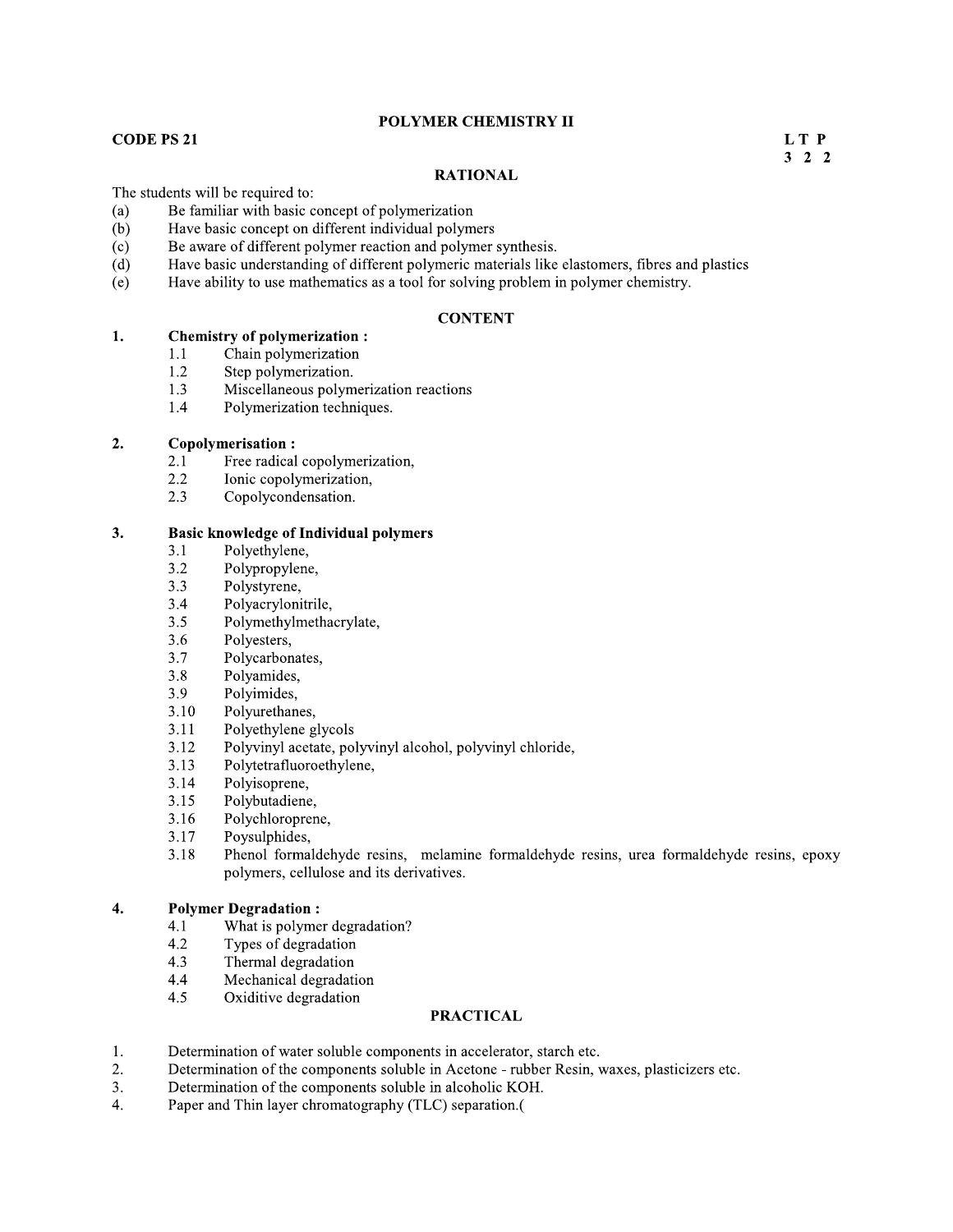- 5. Identification of antioxidant through TLC
- 6. Determination of aniline point
- 7. Determination of swelling characteristics of rubber vulcanization in different solvents
- 8. Identification of different polymers by qualitative test.
- 8.1 Polyethylene
- 8.2 Nitrogen containing polymer
- Halogen containing polymer 8.3
- 8.4 Sulphur contacting polymer
- 8.5 Resinous material
- Identification of thermo plastic and thermo set materials. 9.

- **Textbook of Polymer Science**  $1.$
- $2.$ Polymer Science and Technology of Plastics and Rubber
- $3<sub>1</sub>$ Polymer Science

Fred W. Billmeyer, Jr. Prof. P. Ghosh V.R. Gowarikar, N.V. Viswanathan & J. Sridhar Vol I, Ed. By Dr. R. Mukhopadhyay

- 4. Introduction of Polymer Sc. & Rubber Technology,
- 5. BIS Testing Standards for Rubber & Rubber like material (Chemical).

### \* \* \* \* \* **RUBBER PROCESSING TECHNOLOGY**

### **CODE PS 22**

### **RATIONAL**

The students will be required to:

- Understand the principle of basic rubber processing and rubber products  $(a)$
- Be familiar with different rubber machineries like mills, internal mixer, extruder, calendar and moulding  $(b)$ operation.
- $(c)$ Be aware of safe working practices
- Have ability to use mathematics as a tool to solve problems of mixing batch weight, calender gauge weight,  $(d)$ extruder die swell, calculation of density of mixed batch, different heating systems and hydraulic process.

### **CONTENT**

1. Storage and handling of materials

Storage life, FIFO, handling and weighing/batching systems

#### **Processing and Processability**  $2.$

- Review of methods of determining the processability of a rubber mix by different equipment and 2.1 their application in process control including description.
- $2.2$ Rapid Plastimeter,
- $2.3$ Mooney Viscometer - viscosity, scorch time
- $2.3$ Rheometer

#### 3. **Mixing**

- Principles of mixing; distributive  $\&$  dispersive mixing.  $3.1$
- $3.2$ Description construction and comparison of mixers and compounding equipment -- open mills and internal mixers; mixing energy; mixer geometry and practical mixing techniques including sequence of mixing and evaluation of quality of mixing (e.g. specific gravity and rheograph; trouble shooting of mixing operation; post-mixing operations, handling and storage.
- Latex Dispersions and Emulsions their preparation and use of surface active agents in latex  $3.3$ compounds, simple latex mix design and latex mixing equipments

#### $\overline{4}$ . **Extrusion:**

- $4.1$ Basic principles involved;
- 4.2 Types of Extruders – Ram/Screw & their comparison.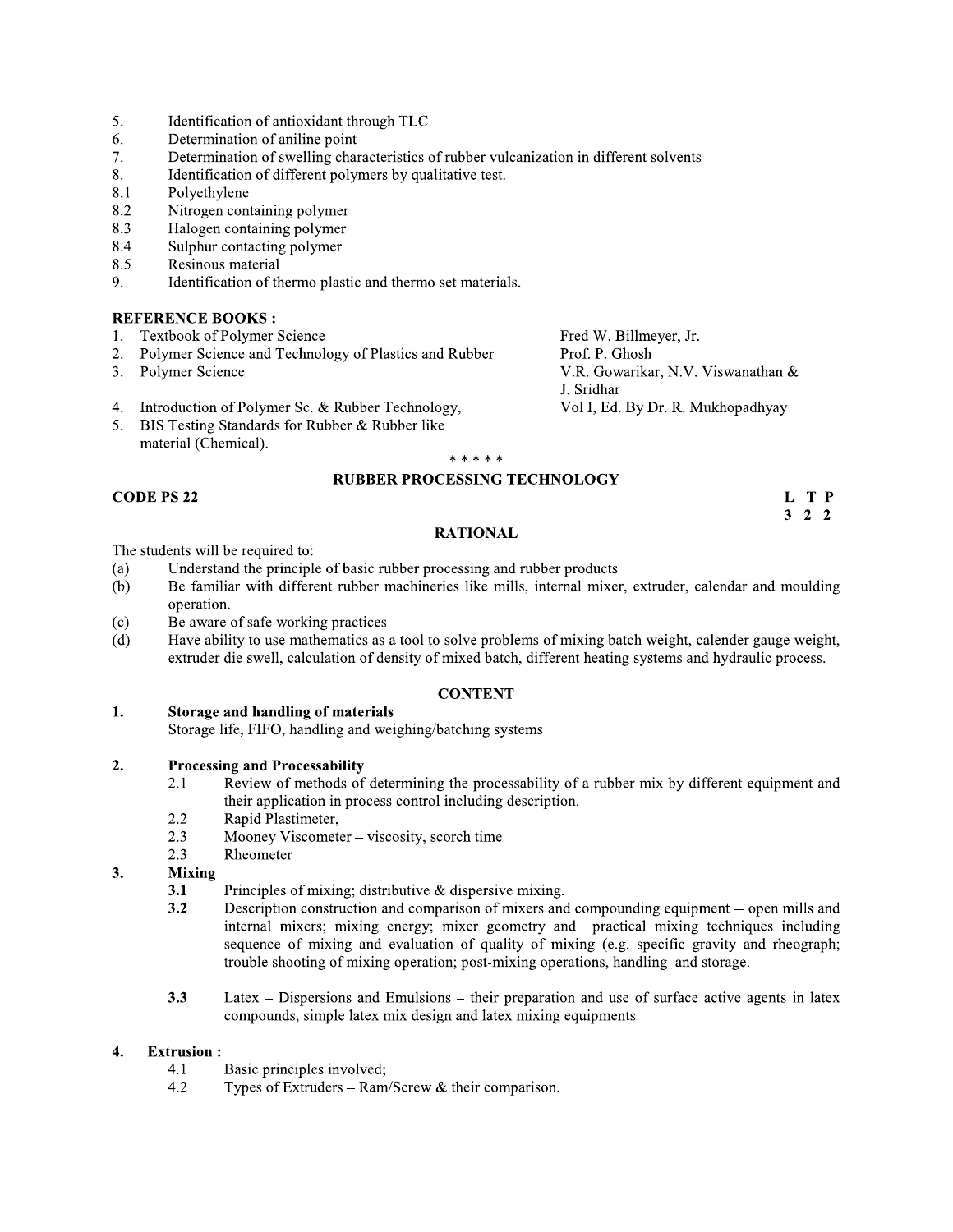- 4.3 Variations of rubber extruders viz. hot feed, cold feed, pin barrel, vacuum and their comparison, screw design and fee arrangements,
- 4.4 Extruder head construction – straight head & cross-head; temperature control unit. Die and Dieswell:
- $4.5$ Function and layout of ancillary equipment for standard extrusion operations;
- Trouble shooting of extruder operation. 4.6

#### 5. **Calendering:**

- 5.1 Construction, Types and function of calendaring machine;
- Calendaring processes;  $-$  frictioning, skim coating & sheeting; Roll floating, roll binding and 5.2 calendar gauze control devices;
- 5.3 Function and layout of ancillary equipment for standard calendaring operation. Trouble shooting of calendaring operation.
- 5.4 Other methods of textile coating viz. spreading, dipping – their usefulness, limitation and comparison.

#### 6. **Moulding:**

- 6.1 Description and construction of equipment used in Compression moulding, Transfer moulding, and injection moulding – their comparison. Mould shrinkage; Trouble Shooting of moulding operations.
- 6.2 Hydraulic systems used in moulding presses; Single daylight and multi daylight presses, vacuum system in presses.
- 6.3 General features of mould design, (a) single impression and (b) multiple impression and construction of a mould, mould clamping and loading and opening arrangements, mould cleaning mould lubricant.
- 6.4 Methods of blank preparation,
- Various Trimming and Finishing methods. 6.5

#### 7. **Continuous Vulcanisation Methods:**

General description of methods currently used in industrial practices such as roto-cure, fluidized  $7.1$ bed, electron beam and continuous vulcanization by RF, LCM and Hot air, IR and their comparison.

### **PRACTICALS**

- 1. Calculation of density of compound from the rubber compound formulation.
- 2. Determination of density of raw compound and cured compound.
- Mixing of Natural Rubber based compound  $3.$
- Mixing of Synthetic Rubber based compound  $4.$
- Determination of Rheological property of mixed compound by Rheometer. 5.
- Curing of rubber compound at different temperature and time. 6.
- Measurement of properties of cured compound 7.

### **REFERENCE BOOKS:**

- Rubber Technology and Manufacturing  $1.$
- Rubber Technology Handbook  $2.$
- Introduction of Polymer Sc. & Rubber Technology,  $3.$
- $4<sub>1</sub>$ Rubber Engineering, Ed.
- $5.$ Rubber Technology, Ed.
- Rubber Processing: An Introduction, 6.

C.M. Blow Werner Hoffmann Vol I, Ed. By Dr. R. Mukhopadhyay K.S. Logonathan Maurice Morton Peter S. Johnson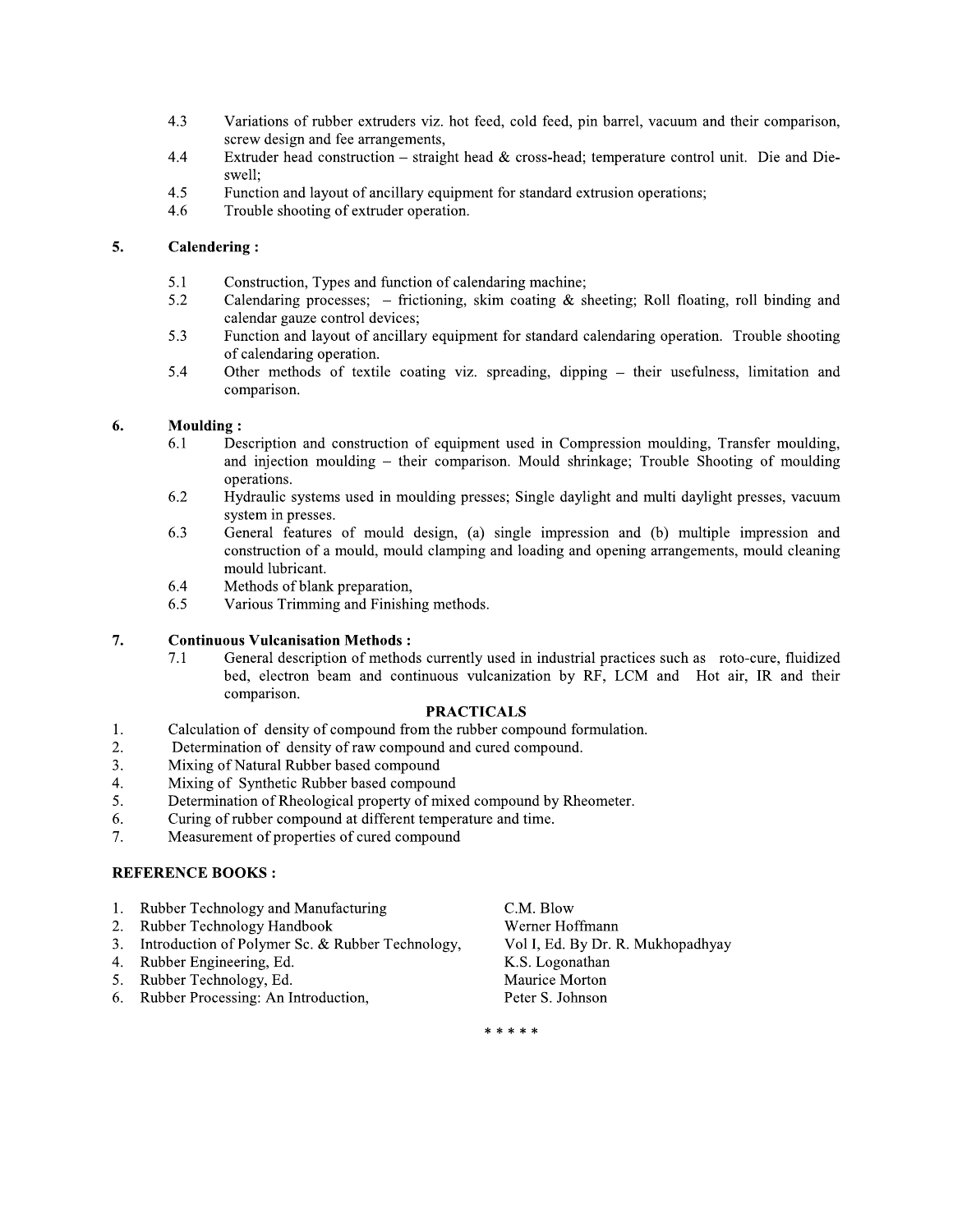### **RUBBER MATERIAL - II**

### **CODE PS 23**

L T P  $3 \quad 2 \quad 2$ 

### **RATIONAL**

The students will be required to:

- $(a)$ Acquire knowledge on various type of rubber compounding materials
- Be familiar with different compounding ingredients and their specification standards including safe  $(b)$ handling of the materials
- Have basis concept about textile materials and their application.  $(c)$
- $(d)$ Have ability to use mathematics as a tool for solving problems related to raw material and compounding.

### **CONTENTS**

#### 1. **Different Rubber Compounding Materials:**

- Functions and uses of different rubber chemicals and processing aids  $1.1$ 
	- Accelerators  $1.1.1$
	- $1.1.2$ Retarders,
	- 1.1.3 Peptisers,
	- Tackifiers. 1.1.4
	- $1.1.5$ Process aids,
	- 1.1.6 Activators
	- 1.1.7 Softeners.
	- $1.1.8$ Extenders.
	- 1.1.9 Reclaimed rubbers, crumb rubbers, mineral rubbers, rubber substitute (factice) Pigments
	- Blowing agents 1.1.10
- 1.2 Fillers --- reinforcing, semi – reinforcing and extending fillers, non-black and black fillers – their grades and classification and usage.
- $1.3$ Curing Systems:
	- 1.3.1 conventional, semi - EV and EV systems,
	- Classification of accelerators, provide, metal oxide and resin curing systems and their 1.3.2 applications.
	- Principles of Mix Design and selection and application of polymers such as NR, SBR,  $1.3.3$ PBR, NBR CR and IIR with suspect to ageing and weathering, heat resistance, oil and solvent resistance, abrasion resistance, resilience, hysteresis, heat build-up ozone resistance, low compression set, high tensile strength, low/high hardness and modulus, flex cracking resistance, flame resistance, low temperature flexibility, electrical insulation, conducting and antistatic properties --- cost efficiency.
- $2.$ Concept of waste as generated during different processing stages and avenue for their re-use and cost optimization.

#### $3.$ **Reinforcing Materials:**

- $3.1$ Definition of fibres, yarn, cord, twist, count, denier, tex, types of textile weaves and their application in different rubber products;
- Structure and comparative properties of cotton, rayon, polyamide, polyester, aramid, glass and  $3.2$ steel wire and their applications in rubber products.
- Textile to rubber bonding systems Dry and RFL.  $3.3$

- Determination of purity of accelerator by melting point and ash analysis. 1.
- Determination of purity of materials by measurement of melting/boiling/softening point  $2.$
- Evaluation of different reinforcing filler in rubber compounds. 3.
- Evaluation of different type of Non reinforcing filler in rubber compounds  $4.$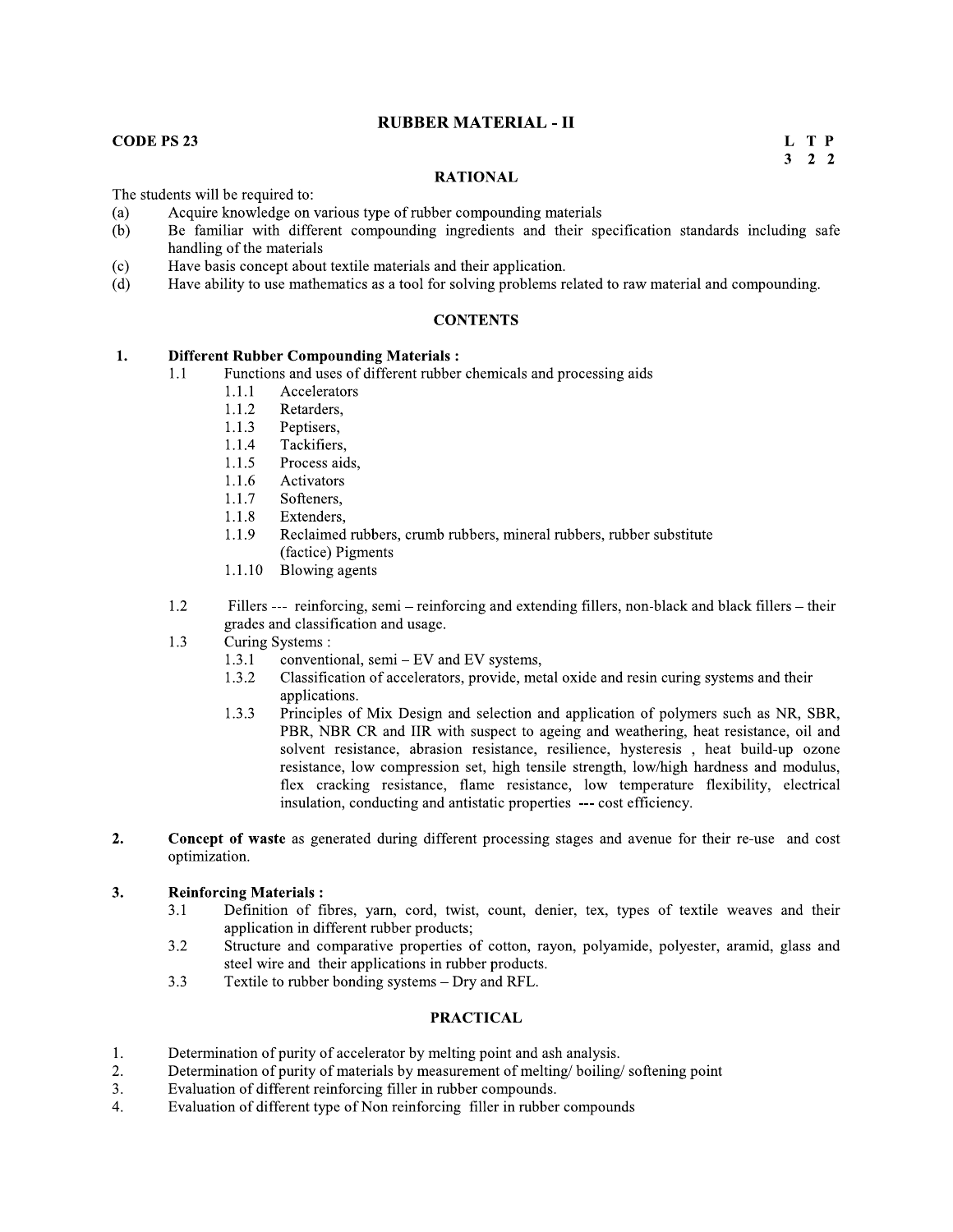- 5. Evaluation of different type of accelerator in rubber compounds
- Evaluation of different type of anti oxidant in rubber compounds 6.
- 7. Evaluation of different type of processing aid in rubber compounds
- Characterization of different type of reinforcing textile materials. 8.

- Rubber Technology and Manufacturing  $\mathbf{1}$ .
- Rubber Technology Handbook 2.
- $3.$ Introduction of Polymer Sc. & Rubber Technology,
- 4. Rubber Engineering, Ed.
- 5. Rubber Technology, Ed.

C.M. Blow Werner Hoffmann Vol I, Ed. By Dr. R. Mukhopadhyay K.S. Logonathan Maurice Morton

 $***$ 

### **RUBBER COMPOUNDING**

### **CODE PS 24**

L T P  $3 \quad 2 \quad 2$ 

### **RATIONAL**

The students will be required to:

- Knowledge on principle of compounding.  $(a)$
- Be familiar with compounding of latex properties, solid rubber etc.  $(b)$
- $(c)$ Have ability to use mathematics as a tool to solve problems of related to volume cost and cost calculation of compounds and those related to raw material tests.

### **CONTENTS**

#### $1.$ **Principles of compounding:**

- Compounding Ingredients  $1.1$
- 1.2 Mix Design to meet Processing and Vulcanisate properties

#### **Compounding of latex products** 2.

- Rubber band, 2.1
- $2.2$ Elastic thread,
- $2.3$ Nipples,
- 2.4 Hand gloves and surgical gloves,
- $2.5$ Condoms.
- Latex foam, etc. 2.6

#### **Compounding of solid rubbers** 3.

- $3.1$ Tyres,
- $3.2$ Tubes.
- $3.3$ Flaps,
- Conveyor belts,  $3.4$
- $3.5$ Power transmission belts,
- 3.6 Hoses,
- $3.7$ Footwear,
- 3.8 Cables.
- 3.9 Moulded and extruded rubber goods
- 3.10 Adhesives

- Design of the Rubber Compound to meet specific properties.  $1.$
- Stress-Strain property (TS, M 300, EB, SH, TEAR Strength)  $1.1$
- Set properties (Tension set, Compression set) 1.2
- Flex to fatigue (De-Mattia flex) 1.3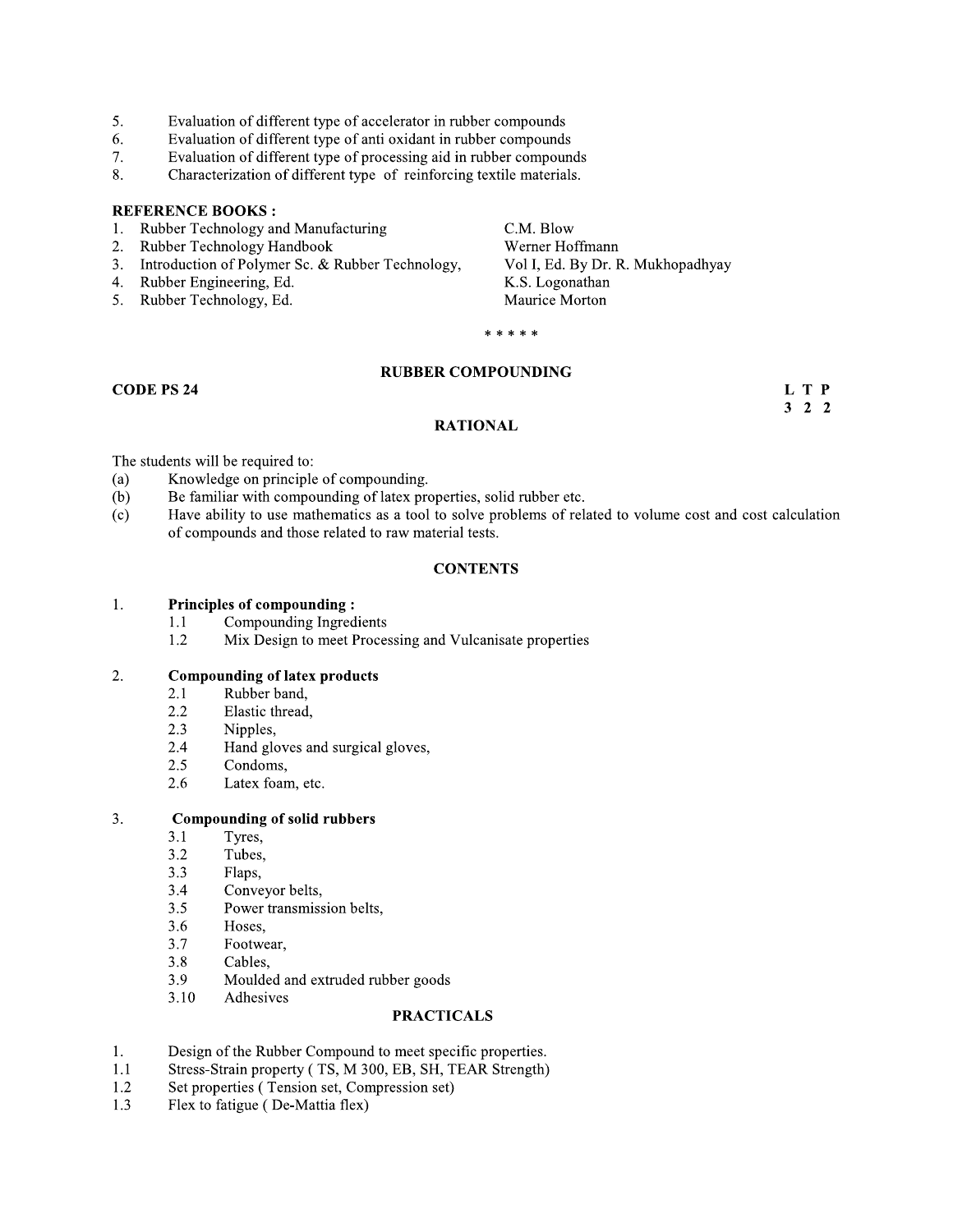- 1.4 Swell Index (Oil resistance, Solvent resistance)
- $1.5$ Aging properties (Hot air, Steam, Ozone)
- 1.6 Abrasion resistance
- $1.7$ Heat resistance

- 1. Rubber Technology and Manufacturing
- Rubber Technology Handbook 2.
- $3.$ Introduction of Polymer Sc. & Rubber Technology
- 4. Rubber Engineering, Ed.
- 5. Rubber Technology, Ed.

C.M. Blow Werner Hoffmann Vol I, Ed. By Dr. R. Mukhopadhyay K.S. Logonathan Maurice Morton

> L T P  $3 \t2$  -

\* \* \* \* \*

### RUBBER PRODUCT DESIGN AND DEVELOPMENT

### **CODE PS 25**

### **RATIONAL**

The students will be required to:

- $(a)$ Acquire knowledge of basic concept of Product Design and development.
- $(b)$ Be familiar with mould manufacturing equipment.
- Have basic concept of mould design compression, transfer and injection mould  $(c)$
- Have knowledge of materials for moulding.  $(d)$

### **CONTENTS**

#### 1. **Mould Manufacturing Equipment**

- Centre lathe,  $1.1$
- 1.2 Milling machines,
- 1.3 Die sinking machines,
- $1.4$ Shaping and planning machines,
- 1.5 Drilling and boring machines,
- Hobbing press, 1.6
- 1.7 Grinding equipment,
- 1.8 Heat treatment equipment,
- 1.9 Finishing and measuring equipment,
- 1.10 General tolerances and financial investment requirement.

#### $2.$ **Moulded articles – Design Considerations to Simplify Manufacture**

- Undercuts, Tolerances, Draft, Wall thickness, Ribs etc.  $2.1$
- 2.2 Flow of material in mould,
- $2.3$ Scoring of cores, Knife edges, Inserts etc.
- Decorative Finish in the mould, Finish of moulded articles, Surface finish etc. 2.4
- $2.5$ Parting line on the mould, gate location,
- Mould inserts, ejection of article, special features in the mould, threads, 2.6
- $2.7$ Coring of holes, post-moulding machining operations, post-moulding assembly operations

#### $3.$ **Materials for Mould Construction:**

- $3.1$ Steel for cavities and punches,
- $3.2$ Steel for hobs and hobbling,
- $3.3$ Steel for bolsters or shoes,
- Steel for ejector or knock out pins,  $3.4$
- Steel for guide pins and bushings,  $3.5$
- Size of moulded parts, 3.6
- 3.7 Steel for screws and dowels,
- 3.8 Steel for bucking plates for pins,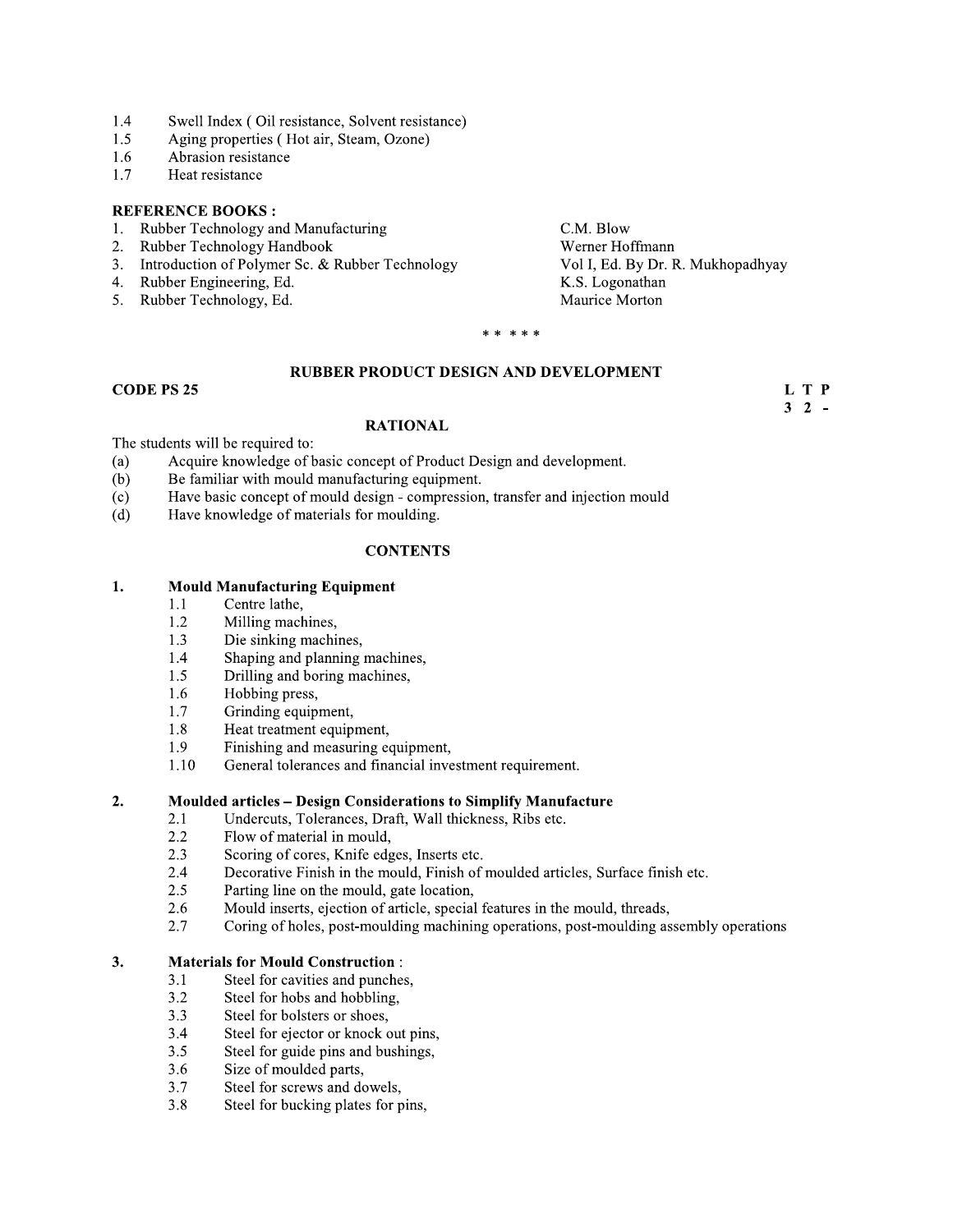- 3.9 Steel for sprue bushings,
- $3.10$ Finish requirements of mould steels

### $\overline{4}$ . **Mould Design:**

- 4.1 Material,
- 4.2 Moulding machines,
- 4.3 Moulding area available,
- Clamping pressure, 4.4
- $4.5$ Daylight or opening between the platens, Shot capacity,
- 4.6 Single or multi-cavity mould,
- 4.7 Other considerations

### **REFERENCE BOOKS:**

- 1. An introduction to the design and manufacture of mould for Rubber and Plastics
- Rubber Technology and Manufacturing 2.
- 3. Vanderbilt's Rubber Technology Handbook
- 4. Introduction of Polymer Sc. & Rubber Technology,
- 5. Rubber Engineering, Ed.

Industry: L. J. Shehan C.M. Blow

Vol. I, Ed. By Dr. R. Mukhopadhyay K.S. Logonathan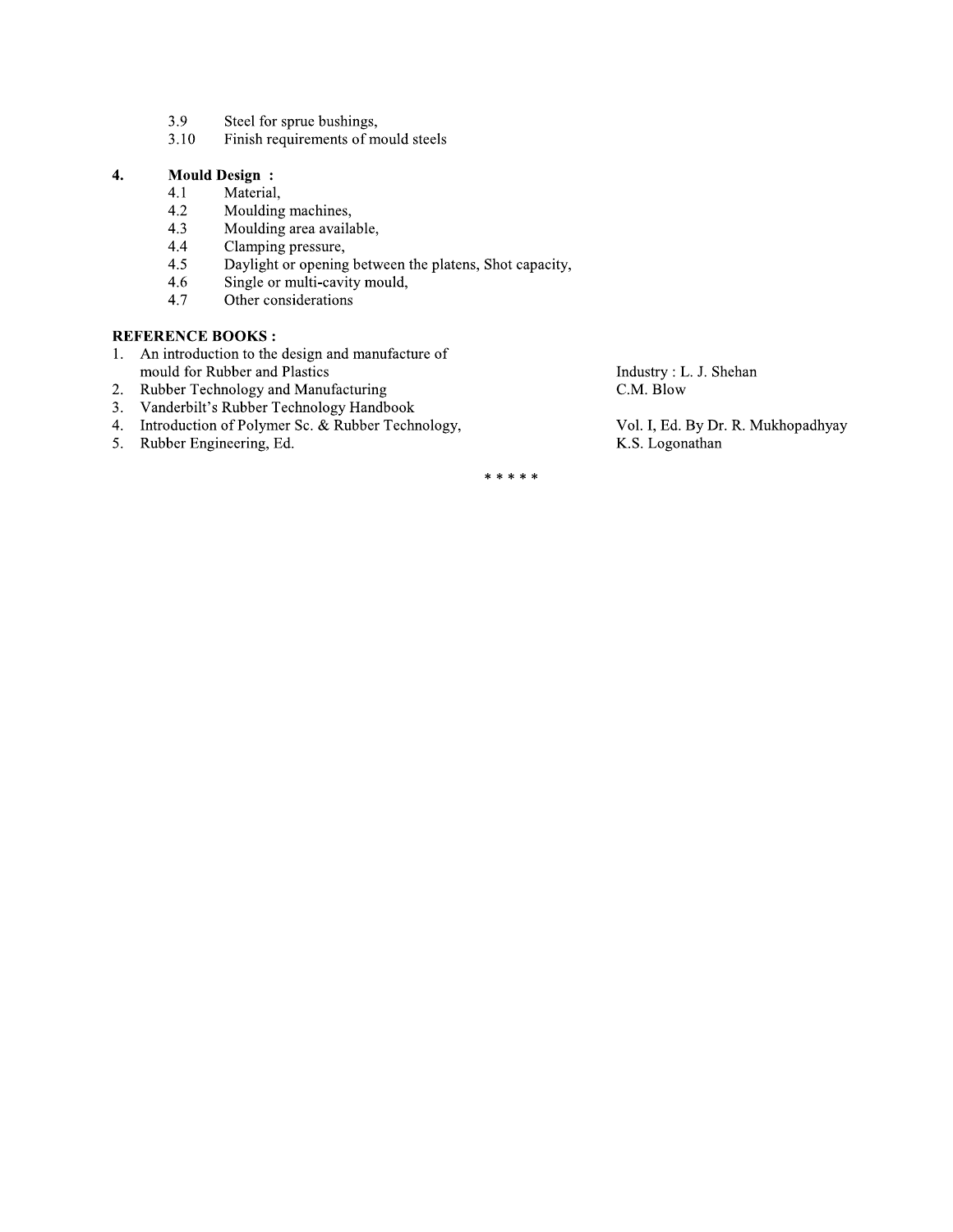### **RUBBER PRODUCT MANUFACTURING**

### **CODE PS31**

L T P  $624$ 

### **RATIONAL**

The students will be required to:

- Knowledge about manufacturing outline of major rubber products involving the material, components, their  $(a)$ functions, building and curing
- $(b)$ Have basic concepts on design, construction and comparative advantages and disadvantages
- $(c)$ Have ability to use mathematics as a tool for solving problem related to product design calculation.

### **CONTENTS**

#### 1. **Tyres and Tubes:**

- Cycle tyres, passenger car tyres and truck tyres;  $1.1$
- 1.2 Tyre sizing and marking:
- $1.3$ Different types of tyre constructions – bias, radial & tubeless tyres – their basic features and characteristics:
- $1.4$ Different components of tyres and their functioning;
- 1.5 Selection criteria of different reinforcement materials;
- 1.6 Method of tyre building & curing; post curing treatments.

#### $2.$ **Industrial Rubber Products**

- **Belting-**2.1
	- $2.1.1$ Conveyor, Transmission, V-Belt & Timing Belt - types, grades functions, construction
	- 2.1.2 Selection of materials,
	- Mix design, building and curing.  $2.1.3$
- Hose --2.2
	- 2.2.1 Types and grades;
	- 2.2.2 Construction – hand-made, circular woven, braided and spiral; their advantages; disadvantage and applicability;
	- 2.2.3 Design features, neutral angle and bursting pressure calculation; selection of reinforcing materials and mix design,
	- $2.2.4$ Production flow chart and curing methods.
- 2.3 Footwear -- Sole manufacturing – microcellular, Unit Sole and Resin Rubber Sole; hand-built footwear & DVP/DIP.
- 2.4 Cables -- Types/grades -- Construction, insulation and sheath, materials selection, mix design, building and curing.
- Latex Products : Dipped Goods balloons, gloves, latex thread, foam and Carpet Backing 3.

#### $4.$ **Miscellaneous Rubber Products:**

- Coated Fabrics and calendered sheeting.  $4.1$
- $4.2$ Moulded items like seals, gaskets, auto components etc.
- 4.3 Rubber to Metal bonded components -- engine mounting, rubber roller.
- 4.4 Extruded items like tubing, weather strip etc.
- 5. Adhesives -- Solvent based and aqueous systems.

- Visit and study the manufacturing process at rubber industry (minimum 2 industry) and illustrative 1. documentation of the process studied.
	- Tyre and Tube Industry 1.1
	- 1.2 Moulded and Extruded items
	- 1.3 Retreading units
	- Footwear industry 1.4
	- 1.5 **Auto Rubber Components**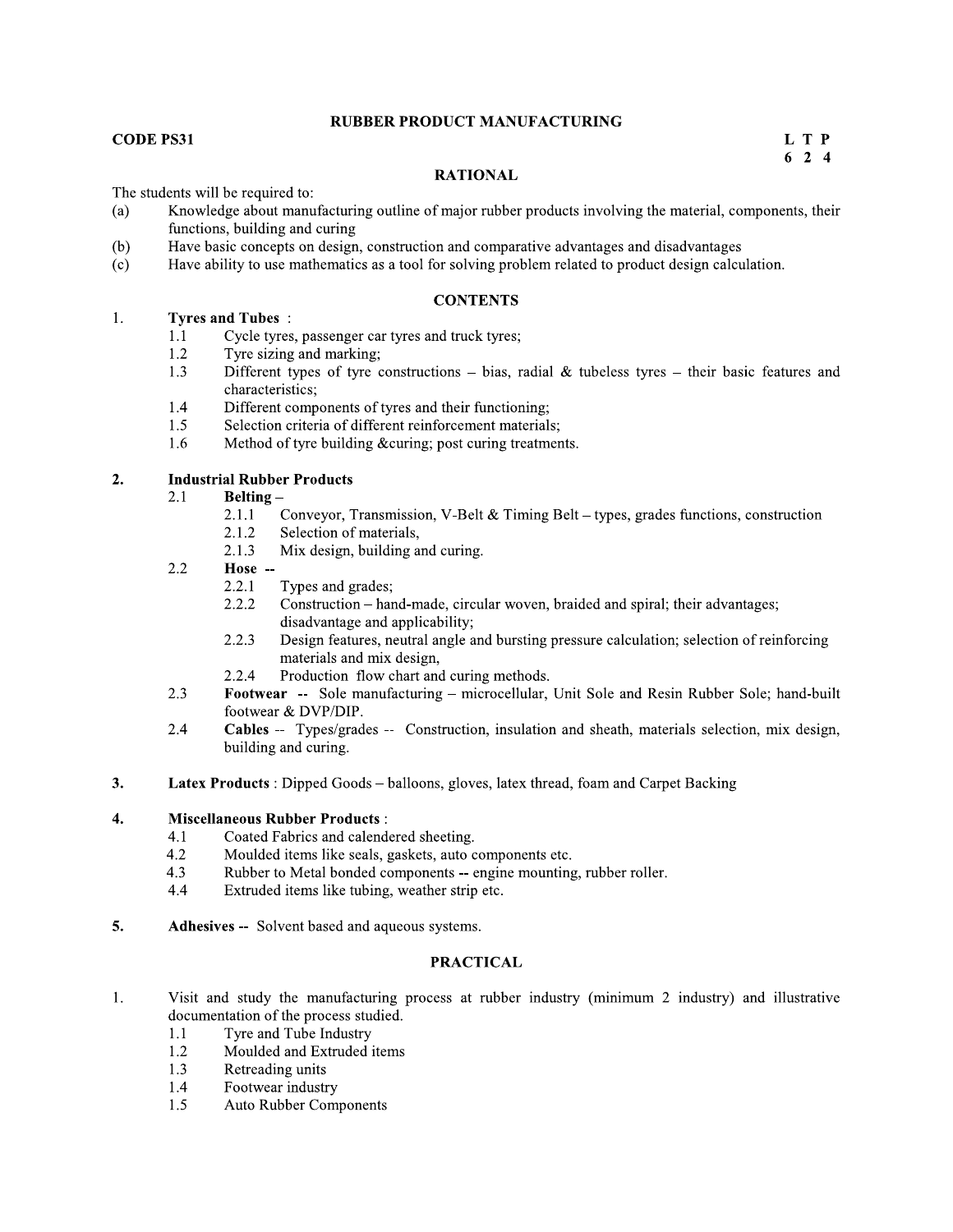- 1.6 Belting industry
- 1.7 Hose industry
- 1.8 Latex industry

- $1.$ Rubber Technology and Manufacturing
- Vanderbilt's Rubber Technology Handbook 2.
- $3.$ Introduction of Polymer Sc. & Rubber Technology,
- 4. Rubber Engineering, Ed.

C.M. Blow

Vol I, Ed. By Dr. R. Mukhopadhyay K.S. Logonathan

\* \* \* \* \*

### **RUBBER PRODUCT TESTING AND EVALUATION**

### **CODE PS32**

L T P  $644$ 

### **RATIONAL**

The students will be required to:

- (a) Acquire knowledge about testing of different rubber products like tyre, tube, belts, footwear, hoses and cables.
- (d) Have ability to solve problems of related to Product testing and evaluation.

### **CONTENT**

#### $1.$ **Testing of Tyres:**

- Pulley wheel and plunger testing for endurance.  $1.1$
- Pulley wheel testing for mileage and temperature build up. 1.2
- $1.3$ Measurement of stiffness,
- 1.4 Rolling resistance.
- 1.5 Ply to ply adhesion, sidewall to ply adhesion. Breaker / belt to ply adhesion.
- $2.$ Testing of Tubes: Air permeability testing, growth, set and swelling.
- $3.$ Testing of power transmission belt and conveyor belt : Drum friction test

#### $\overline{4}$ . **Testing of Footwear:**

- Taber abrasion testing.  $4.1$
- $4.2$ Compression set measurement

#### 5. **Testing of Hoses:**

- $5.1$ Leakage test,
- 5.2 Bursting strength,
- 5.3 Impulse test,
- 5.4 Oil resistance,
- 5.5 Flame resistance etc.
- Testing of Cables : Permittivity, resistivity, die electric strength 6.
- 7. Testing of Moulded and Extruded Rubber Goods: Compression set, swelling, ageing

### **PRACTICAL**

#### **Testing of the Different Component of Tyres:** 1.

- Sample preparation  $1.1$
- 1.2 Stress-Strain property of tread, side wall compound.
- Abrasion resistance of tread compound 1.3
- Adhesion properties ( $Ply Ply$ , Rubber  $Ply$ ) 1.4
- 1.5 **Aging Property**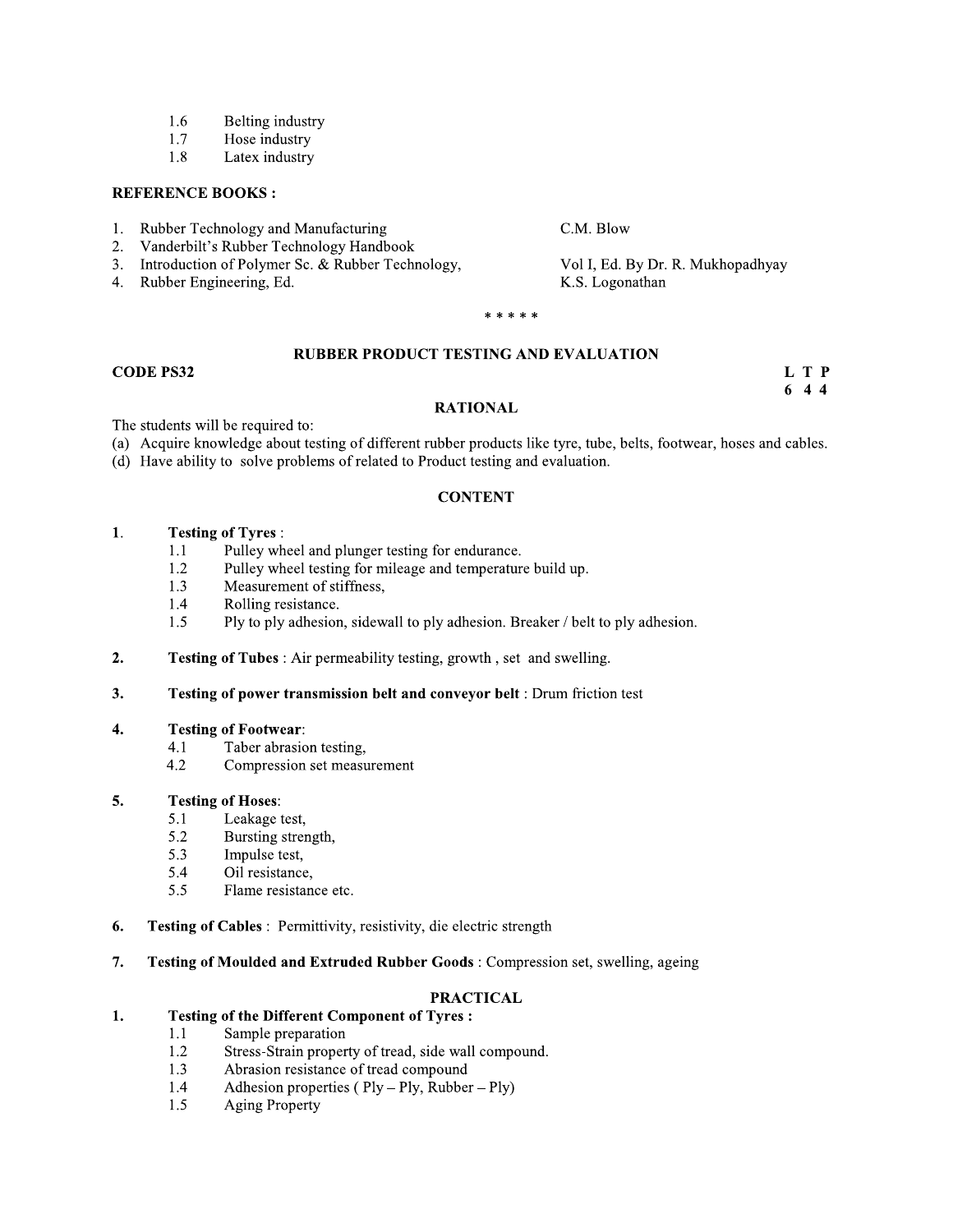#### $2.$ **Testing of Different Components of Tube:**

- 2.1 **Stress-Strain property**
- $2.2$ Aging property
- $2.3$ Tension set
- 2.4 Swelling Index
- 2.5 Valve adhesion

#### $3.$ **Testing of Flaps:**

- $3.1$ Stress-Strain property
- $3.2$ Aging property

#### $\boldsymbol{4}$ . **Testing of any One of the Following Rbber Products:**

- **Belting**  $4.1$
- 4.2 Seals
- $4.3$ Hoses
- $4.4$ Cabels
- $4.5$ Footwear

### **REFERENCE BOOKS:**

- 1. Rubber Technology and Manufacturing
- Vanderbilt's Rubber Technology Handbook  $2.$
- Introduction of Polymer Sc. & Rubber Technology,  $3.$
- 4. Rubber Engineering, Ed.

Vol I, Ed. By Dr. R. Mukhopadhyay

K.S. Logonathan

C.M. Blow

\* \* \* \* \*

### **INDUSTRIAL MANAGEMNENT & COMMUNICATION SKILL**

### **CODE PS33**

L T P  $622$ 

### **RATIONAL**

The students will be required to:

- Acquire basic knowledge about Industrial Management & Communication skills.  $(a)$
- Be familiar with different process control and quality control systems  $(b)$
- $(c)$ Be familiar with plant lay out and operational methods
- Be familiar with economics of manufacturing operation, process management etc.  $(d)$
- $(e)$ Be familiar with different quality management systems

### **CONTENT**

#### $1.$ **Process Control & Quality Control:**

- Interaction of process control and quality Control  $1.1$
- 1.2 Specifications
- Process Capability studies 1.3
- 1.4 Process Monitoring

#### $2.$ **Plant lay out and Operation Methods:**

- General considerations 2.1
- $2.2$ Transport and storage in manufacture
- Handling methods and operations at work stations 2.3
- Planning and allocating space 2.4
- $2.5$ Lay out synthesis and evaluation
- 2.6 Installing and commissioning a lay out.